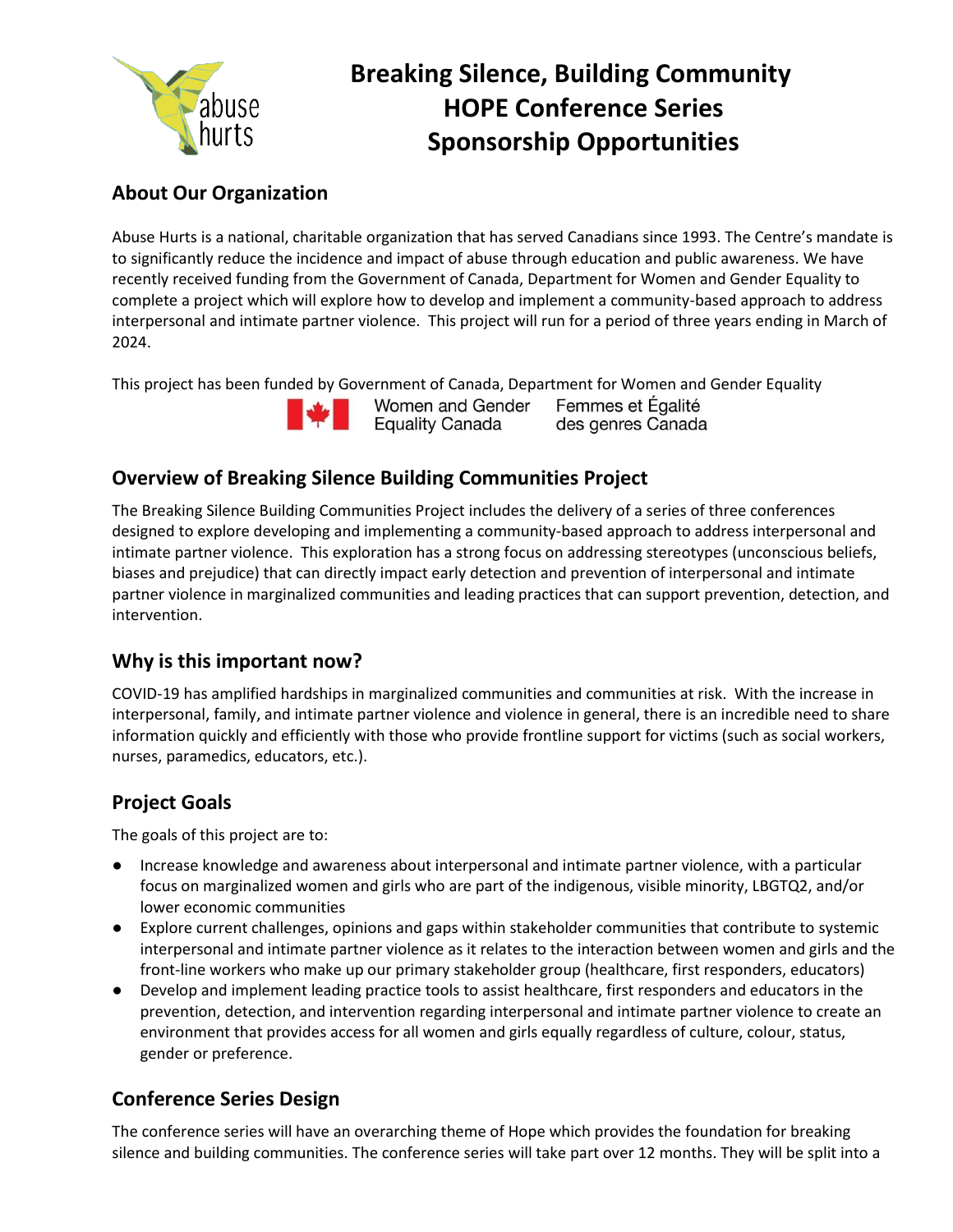

series of three full-day conferences that explore specific aspects of understanding and then addressing interpersonal and intimate partner violence among marginalized women and girls who are part of the indigenous, visible minority, LBGTQ2, and/or lower economic communities.

The theme for each conference will have a particular focus allowing for purposeful exploration of the challenges, opinions and gaps that exist in our systems. Additionally, they will explore opportunities for collaboration and action to improve prevention, detection, and intervention among front-line workers in healthcare, public safety and education.

### **The themes are:**

**Learn – May 17, 2022 –** Will focus on understanding the current experience, sharing stories and identify gaps and opportunities. This includes research, lived experience, existing approaches and thoughtful exploration of how to mindfully make a change and increase awareness and empowerment of the individual within the community.

**Leverage – October 18, 2022 –** Will focus on how to collaborate, break down stereotypes and build bridges in the community. This includes understanding how other groups have worked together to build community or address different challenging situations, exploration of joint problem solving, case studies, building community resilience and how to maintain a foundation of hope/build a culture of hope.

**Lead – March 28, 2023 –** Will focus on how to move to action, breaking down inequality barriers, identifying leading practices for prevention, detection, and intervention, and exploring future possibilities.

# **Sponsorship Opportunity**

Abuse Hurts is extending reach to vendors who are in alignment with our project. As a Sponsor you will have access to 1000 attendees and decision makers from across Canada who work in the Health Care, Education and First Responder fields. All funds raised through Sponsorship will be put towards this project and other Abuse Hurts programs such as Delivering Hope, Safe Shelter, Human Trafficking and First Nations initiatives to better support the communities we serve.

We are offering only three Key Sponsorship opportunities for the entire conference series.

# **Sponsorship**

### **Investment – 1 Platinum Sponsor - Investment Level \$10,000**

This level of engagement will provide an opportunity for our top sponsor to promote your business in support of "The Hope Conference Series". Attendees will see your promotional banner and there will be quick links to your website connections with attendees. Your logo will be promoted along side the Conference Logo for all three conferences and email branding in notifications.

### **Deliverables:**

Event Access

- Listed as the Key Sponsor for *All Conferences* in the Hope Conference Series Events (Learn, Leverage, Lead)
- Five Complementary tickets at each conference. Ensures your guests have access to tickets when the event becomes full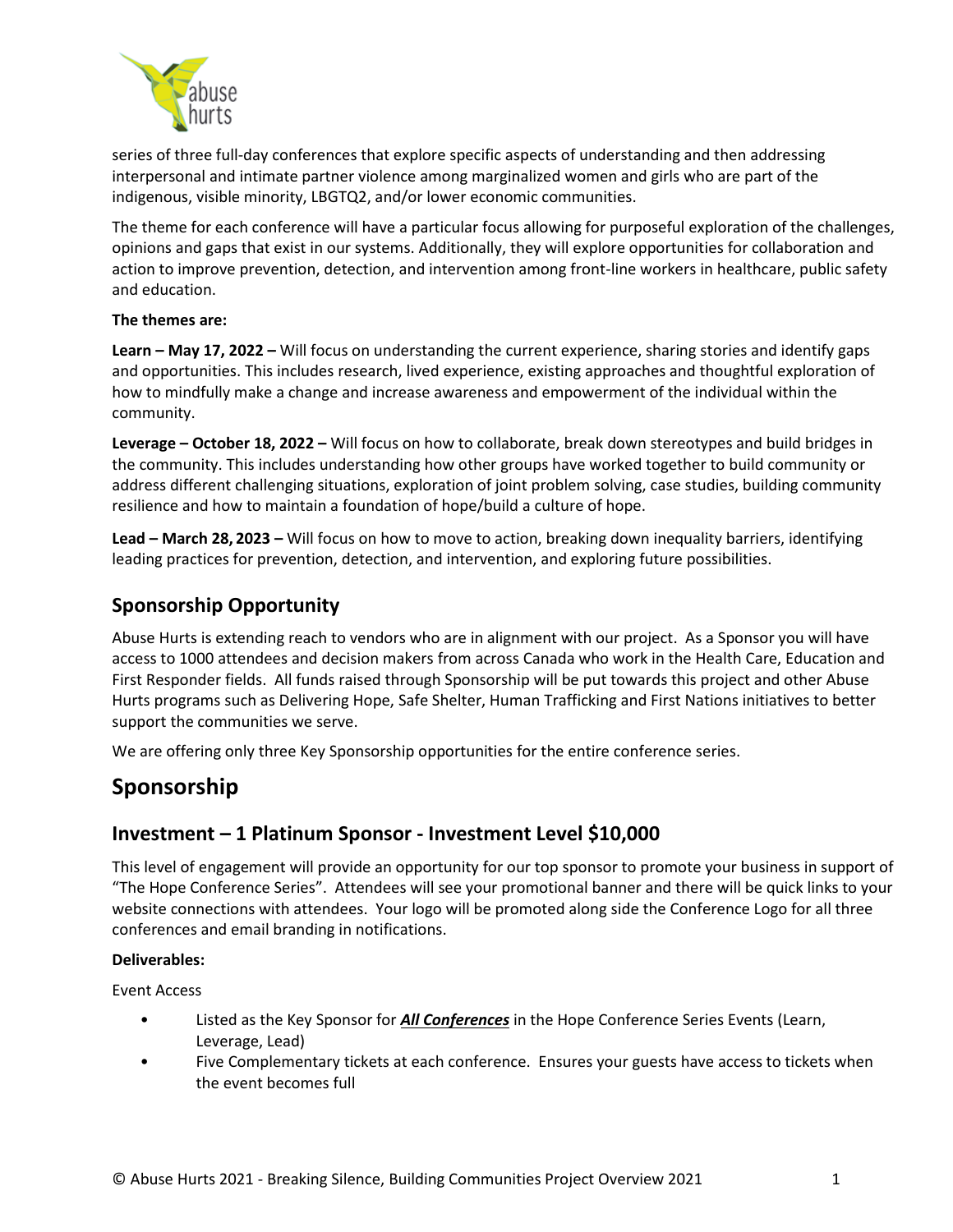

### Brand Visibility

- Branding Logo Next to Conference Logo
- Sponsorship Name listed as the Key Sponsor in emails to Attendees
- Sponsorship Name listed in the communication through Announcements and Notifications to Attendees
- Login Page Banner (Logo on Event Registration Page)
- Lobby Splash Video (Visible in the center of the Main Page)
- Lobby Banner (Located on the top of Main Page)
- Portal Header Sponsor Carousel (Located on all pages with Hyperlink to Sponsor's Website)
- Lobby Social Media Feed Linking one of your Social Media accounts
- 4 Announcements (Found in feature bubble on the Main Page, the notifications icon, and in the notification on the attendee's device)
- Branded Push Notifications

#### Keynote Session

• Sponsoring one Keynote or Speaker Per Conference

Pre/Post Event Promotion

- Promotion through our Social Media Networks
- 3 Social Media Posts during the 2 Weeks Leading up to the Event
- Promotion on Abuse Hurts Virtual Conference Landing Page
- Post Promotional Information provided on Abuse Hurts Virtual Conference Website

### **Investment - 2 Gold Sponsors- Investment Level \$5,000**

This level of engagement will provide an opportunity for our top sponsor to promote your business in support of "The Hope Conference Series". Attendees will see your promotional banner and there will be quick links to your website connections with attendees.

#### **Deliverables:**

Event Access

- Listed as the Key Sponsor for *All Conferences* in the Hope Conference Series Events (Learn, Leverage, Lead)
- Five Complementary tickets at each conference. Ensures your guests have access to tickets when the event becomes full

### Brand Visibility

- Login Page Banner (Logo on Event Registration Page)
- Lobby Splash Video (Visible in the center of the Main Page)
- Lobby Banner (Located on the top of Main Page)
- Portal Header Sponsor Carousel (Located on all pages with Hyperlink to Sponsor's Website)
- Lobby Social Media Feed Linking one of your Social Media accounts
- 4 Announcements (Found in feature bubble on the Main Page, the notifications icon, and in the notification on the attendee's device)
- Branded Push Notifications

### Speaker Session

• Sponsoring one Speaker Per Conference